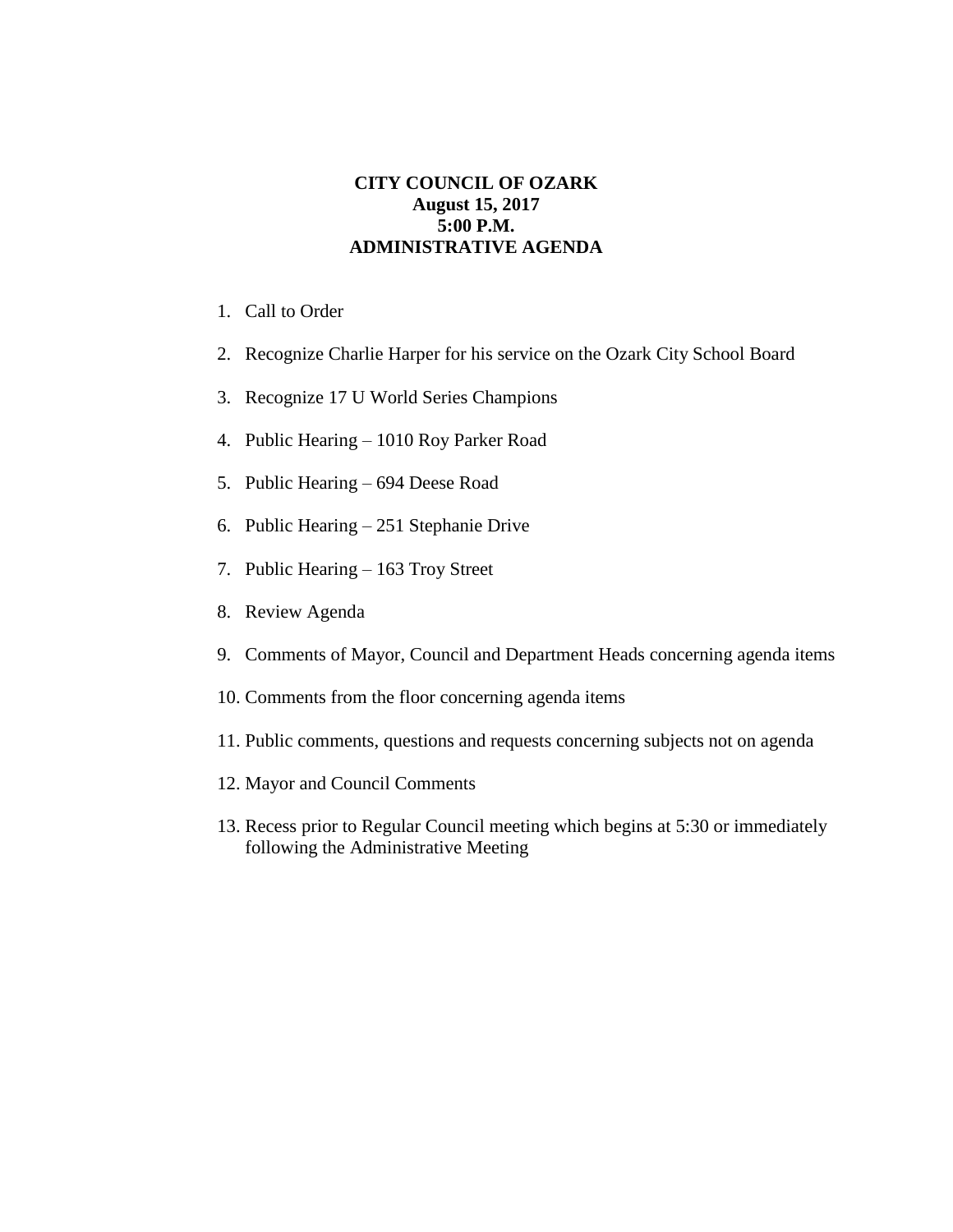## **CITY COUNCIL OF OZARK August 15, 2017 5:30 PM AGENDA**

- 1. Call to Order
- 2. Prayer & Pledge of Allegiance
- 3. Minutes from the Regular Council Meeting held on August 1, 2017
- 4. Set Agenda
- 5. Declaring Excessive Weed Growth
	- A. 1010 Roy Parker Road
	- B. 694 Deese Road
	- C. 251 Stephanie Drive
	- D. 163 Troy Street
- 6. Ordinance Disposal of Real Property Barkett Field (Suspend the Rules)
- 7. Ordinance Disposal of Real Property Comer/Carroll Field (Suspend the Rules)
- 8. Ordinance Disposal of Real Property Unamed Field (Suspend the Rules)
- 9. Resolution Declaring Certain Properties with Excessive Weed Growth a Public Nuisance at 551 Newton Avenue and Setting a Public Hearing for September 19, 2017 at 5:00 PM
- 10. Resolution Declaring Certain Properties with Excessive Weed Growth a Public Nuisance at 182 Dowling Street and Setting a Public Hearing for September 19, 2017 at 5:00 PM
- 11. Resolution Declaring Certain Properties with Excessive Weed Growth a Public Nuisance at 687 Bermuda Street and Setting a Public Hearing for September 19, 2017 at 5:00 PM
- 12. Resolution Declaring Certain Properties with Excessive Weed Growth a Public Nuisance at 126 Charleston Place and Setting a Public Hearing for September 19, 2017 at 5:00 PM
- 13. Resolution Declaring Certain Properties with Excessive Weed Growth a Public Nuisance at 211 Fuqua Avenue and Setting a Public Hearing for September 19, 2017 at 5:00 PM
- 14. Resolution Community Development Block Grant for Construction of a Swimming Pool
- 15. Resolution Confirming the Cost of a Weed Lien 210 Roy Avenue